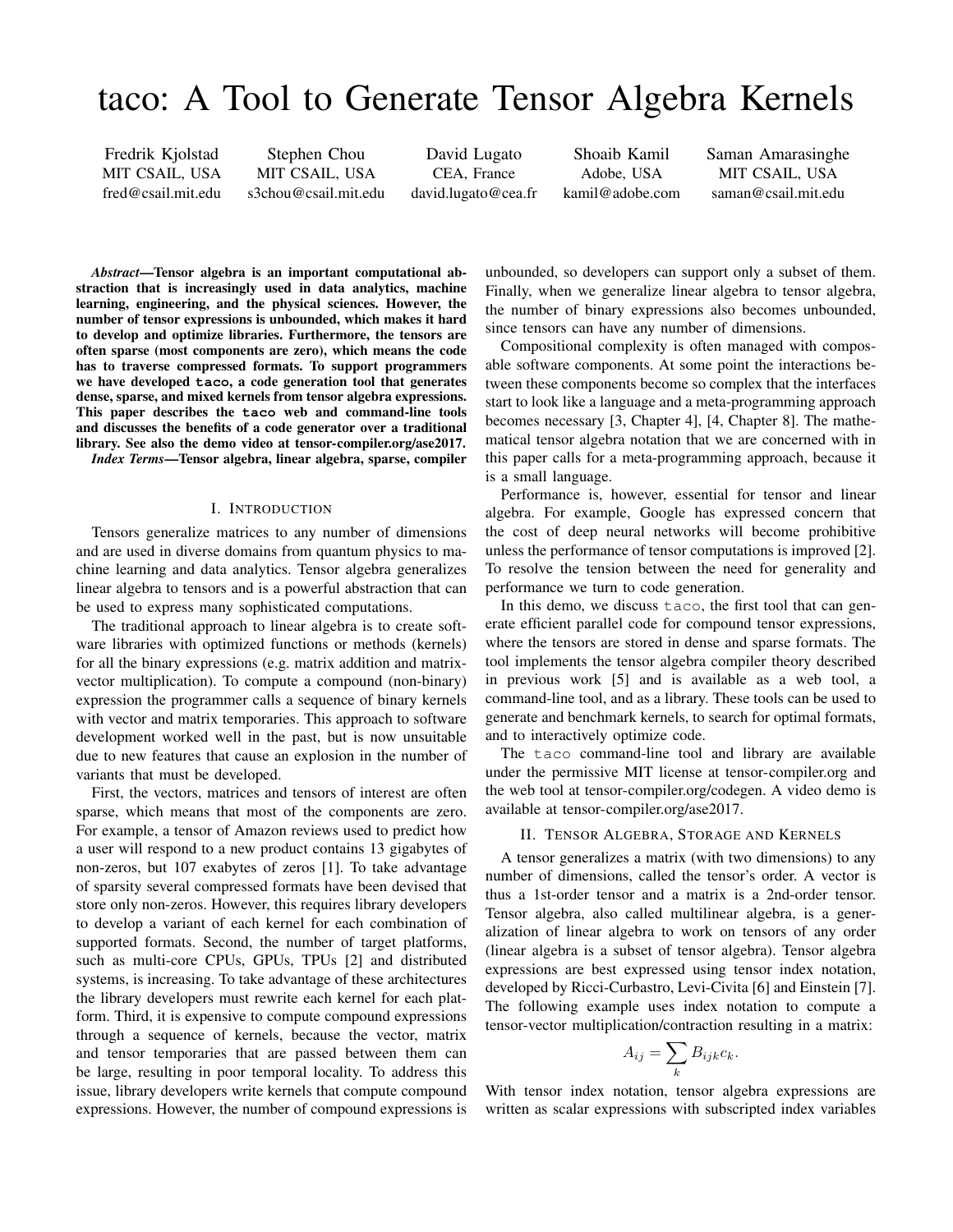```
1 for (int i = 0; i < m; i++) {
 2
 3
 4
5 for (int j = 0; j < n; j++) {
6 int pB2 = i * n + j;
7 int pA2 = i * n + j;
 8
 9 
10 for (int k = 0; k < p; k^{++}) {
11 int pB3 = pB2 * p + k;
12 
13
14
15
16
17
18 A[pA2] += B[pB3] * c[k];19
20
21
22 }
23 }
24 }
        Fig. 1: A_{ij} = \sum_k B_{ijk} c_kfor (int pB1 = B1_pos[0]; pB1 < B1_pos[1]; 
                                                      pB1++) {
                                              int i = B1_idx[pB1];for (int pB2 = B2_pos[pB1]; pB2 < B2_pos[pB1+1];
                                                         pB2++) {
                                                int j = B2_idx[pB2];<br>int pA2 = i * n + j;for (int pB3 = B3.pos[pB2];pB3 < B3.pos[pB2+1]; pB3++) {
                                                  int k = B3_idx[pB3];A[pA2] += B[pB3] * c[k]; }
                                             }
                                            }
                                              Fig. 2: A_{ij} = \sum_k B_{ijk} c_k (sparse B)
                                                                                        for (int pB1 = B1_p cos[0]; pB1 < B1_pos[1]; 
                                                                                                   pB1++) {
                                                                                           int i = B1_idx[pB1];for (int pB2 = B2_pos[pB1]; pB2 < B2_pos[pB1+1];
                                                                                                     pB2++) {
                                                                                             int j = B2_idx[pB2];<br>int pA2 = i * n + j;int pB3 = B3_ppos[pB2];int pc1 = c1_pos[0]; while (pB3 < B3_pos[pB2+1] && 
                                                                                                    pc1 < c1_{pos}[1]) {
                                                                                               int kB = B3_idx[pB3];int kc = c1_idx[pc1];int k = min(kB, kc); if (kB == k && kc == k) {
                                                                                                 A[pA2] += B[pB3] * c[pc1]; }
                                                                                                if (kB == k) pB3++;
                                                                                               if (kc == k) pc1++;
                                                                                             }
                                                                                           }
                                                                                        }
                                                                                           Fig. 3: A_{ij} = \sum_{k} B_{ijk} c_k (sparse B, c)
```
that connect each component of the result to components of the operands. The tensor-vector contraction has two free variables i and j and one summation variable k. Free variables always index the result tensor, while summation variables never index the result tensor.

The simplest storage format for a tensor is a multidimensional array, which we call a *dense* format. Dense formats are appropriate for tensors that have few zeros and have useful properties such as fast random access and simple iteration spaces. For example, dense tensors with the same dimensions have the same iteration space, which can be used to generate efficient code.

Many tensors are sparse, which means that most components are zero. For these tensors storing only the non-zero values saves memory and may increase performance. Many sparse storage formats have been devised for matrices [8], [9] and for higher-order tensors [10], [11]. The key idea is to store the non-zero values together with an index data structure that identifies the tensor coordinates of each non-zero.

Compute kernels for tensor algebra expressions must iterate over operands to produce the non-zero values of the result. For dense expressions, the loop nest simply iterates over the polyhedral space defined by the range of each tensor index variable. Fig. 1 shows a C kernel for tensor-vector multiplication. Note the simple loop bounds and the statements on lines 6, 7 and 11 that compute locations in the tensor multidimensional arrays.

Compute kernels for tensor expressions with sparse operands require more care. The loops iterate over a sparse *subset* of the dense polyhedral iteration space—a polyhedron with holes. Fig. 2 shows tensor-vector multiplication code when tensor  $B$  is stored as a sparse tensor (in every dimension) with corresponding index structures. Each loop iterates over the entries in a single dimension; the last loop iterates over

non-zeros. Unlike dense storage, indirect loads are needed to traverse the index structure, which consist of two arrays for each dimension: a pos and an idx array. The idx array stores the coordinates of non-zero entries in that dimension, and the pos array stores the ranges of idx values belonging to each tensor slice in the preceding dimension.

The code becomes more complicated when more than one tensor operand is sparse. When only one operand is sparse, the code can iterate over its index structure and access the other operand's components by computing their location. However, index structures do not permit such fast  $\Theta(1)$  random access. If more than one operand indexed by an index variable is sparse we must iterate over their merged iteration spaces (similar to a database merge join or the merge in mergesort). Fig. 3 shows the tensor-vector multiplication kernel when both  $B$  and  $c$  are sparse. Since the operator is a multiplication, the loops must iterate over the intersection between each row of  $B$  and the vector c. The intersection merge code is shown on lines 10– 22. We iterate over the intersection because if a component of either  $B$  or  $c$  at a location is zero then the result is zero and we do not need to compute it. In contrast, for addition we must iterate over the union of iteration spaces. With sparse iteration spaces and merges the kernels become more difficult to write by hand, motivating the automated code generation approach taken by the taco tools.

## III. THE TACO TOOLS

The taco tool suite consists of a web tool, a commandline tool, and a C++ library. The command-line tool is built on top of the library and the web tool is built on top of the command-line tool. All three can be used to generate kernels. In addition, the command-line tool can be used to benchmark kernels and to interactively optimize code.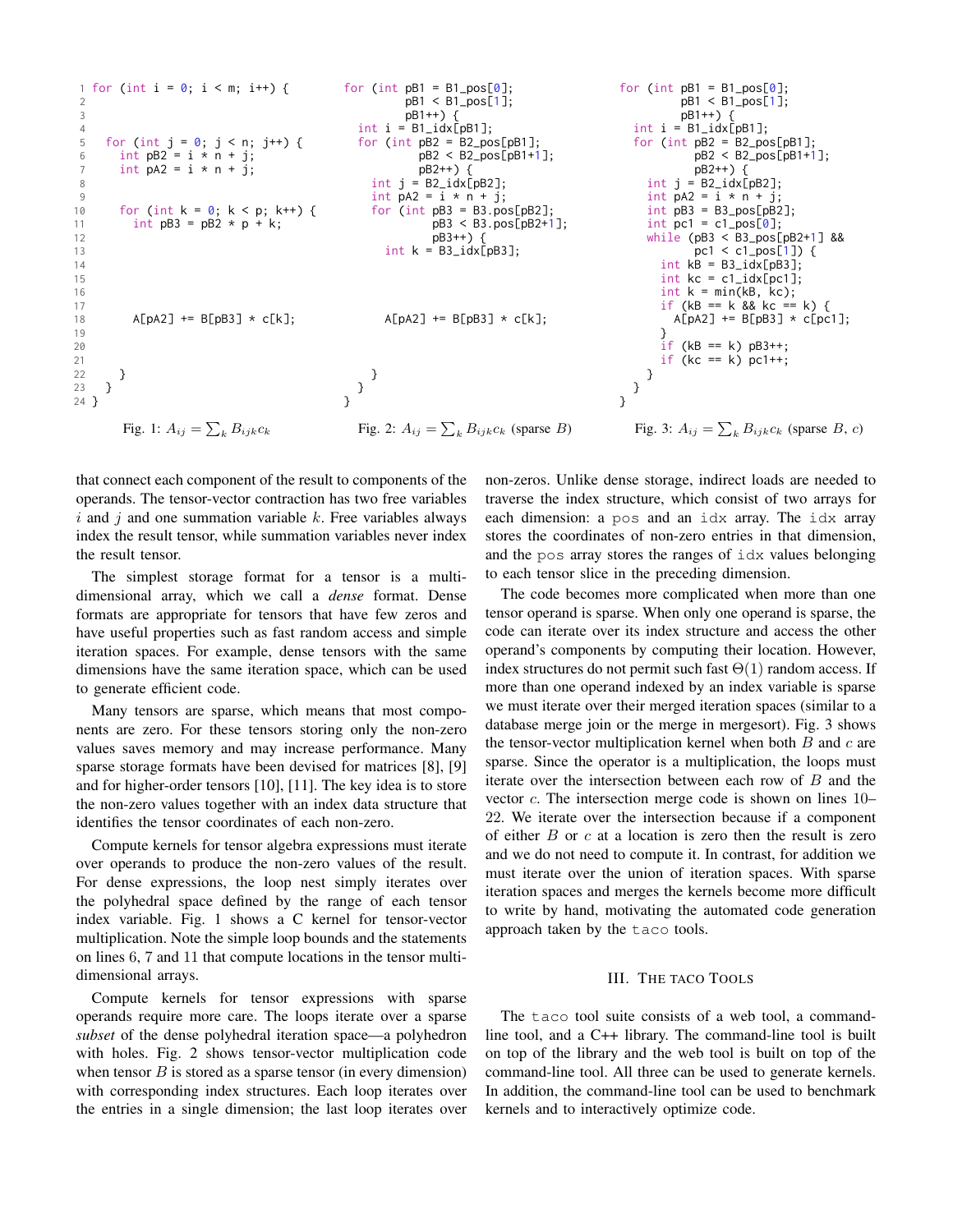```
A(i,j) = B(i,k,l) * C(k,j) * D(l,j)GENERATE KERNEL
   Tensor
              Format (reorder dimensions by dragging the drop-down menus)
              Dimension 1
                              Dimension 2
      A
              Dense
                              Dense
              Dimension 1
                              Dimension 2
                                             Dimension 3
      B
              Sparse
                              Sparse
                                             Sparse
              Dimension 1
                              Dimension 2
      \OmegaDense
                              Dense
              Dimension 1
                              Dimension 2
      D
              Dense
                              Dense
   COMPUTE LOOPS
                           ASSEMBLY LOOPS
                                                   COMPLETE CODE
                                                                                              DOWNLOAD
// Generated by the Tensor Algebra Compiler (tensor-compiler.org)
for (int A pos = 0; A pos < (A0 size * A1 size); A pos++) {
  A_val_arr[A_pos] = 0;for (int B0_pos = B0_pos_arr[0]; B0_pos < B0_pos_arr[1]; B0_pos++) {
  int32_t iB = B0 idx arr[B0 pos];
  for (int B1_pos = B1_pos_arr[B0_pos]; B1_pos < B1_pos_arr[B0_pos + 1]; B1_pos++) {
     int32_t kB = B1_idx_arr[B1_pos];{\tt for} \hspace{0.2cm} ({\tt int} \hspace{0.2cm} B2\_pos = B2\_pos\_arr[B1\_pos] \hspace{0.2cm} ; \hspace{0.2cm} B2\_pos < B2\_pos\_arr[B1\_pos + 1] \hspace{0.2cm} ; \hspace{0.2cm} B2\_pos++) \hspace{0.2cm} \{int32_t lB = B2_idx_arr[B2_pos];
       double tl = B_val_arr[B2_pos];for (int jC = 0; jC < C1 size; jC++) {
         int32_t C1_pos = (kB * C1_size) + jC;int32_t D1_pos = (1B * D1_size) + jC;
         int32_t Al_pos = (iB * A1_size) + jC;
         A_val_arr[A1_pos] = A_val_arr[A1_pos] + ((t1 * C_val_arr[C1_pos]) * D_val_arr[D1_pos]);\}\}\}\}
```
Fig. 4: The taco web tool with the MTTKRP tensor factorization kernel (tensor-compiler.org/codegen?demo=mttkrp). The generated code iterates through the sparse index of B; the other operands are dense and support random access.

### *A. Web Tool*

The taco web tool is a hosted code generation tool available at tensor-compiler.org/codegen. It consists of a JavaScript client and a remote code generation server written in Python.

The web client implements a GUI where users can enter tensor index notation expressions in textual form (summations are implied when a variable does not index the result). Fig. 4 shows a screenshot with the Matricized Tensor Times Khatri-Rao Product (MTTKRP) expression.<sup>1</sup> As a user enters an expression in the text box, the client parses it and dynamically populates a table with one format description row per tensor. The format descriptions specify the format of the tensor in each dimension. taco currently supports dense and sparse dimensions, and we plan to support more format types in the future. The dropdown menus can also be re-ordered through drag-and-drop to specify formats that store tensors in different directions (e.g. row-major versus column-major).

The user can instruct the web tool to generate code for the expression and tensor formats by pressing the button labeled "Generate Kernel". The client then sends a request to a code generation server that calls the taco command-line tool to

<sup>&</sup>lt;sup>1</sup>MTTKRP is a key kernel in algorithms that compute the Canonical Polyadic Decomposition tensor factorization, which is one generalization of SVD to higher-order tensors.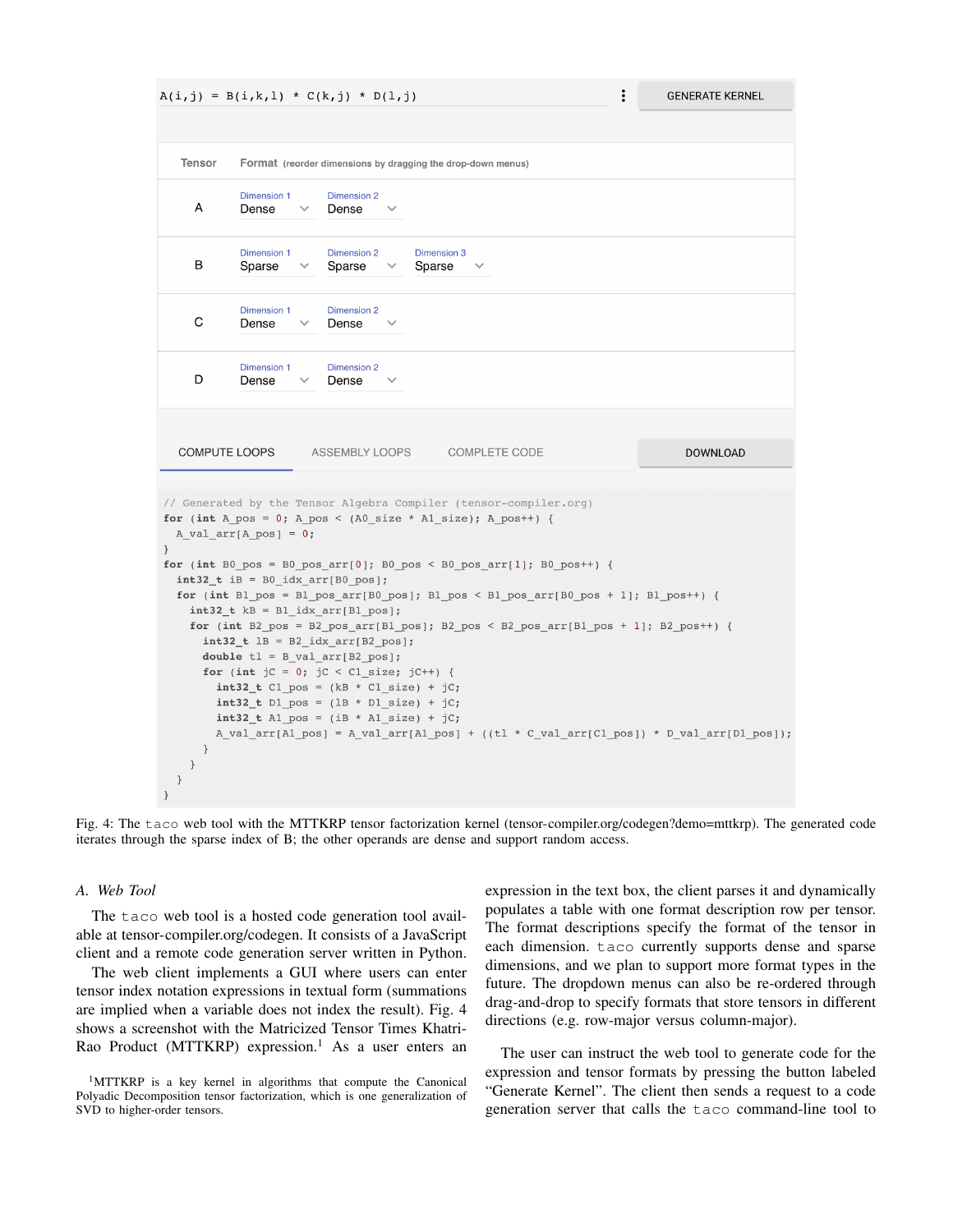generate code. The code is then sent back to the client and displayed at the bottom of the webpage. There are three tabs: one that shows only the loops to compute values, one that shows only the loops to assemble sparse result tensors, and one that shows the complete code. The complete code is a C header file that the user can download or copy-paste into an application if it only needs that kernel. This is a lightweight alternative to downloading and linking against the full taco C++ library that supports every kernel and that provides convenient functionality such as file loaders.

## *B. Command-line Tool*

The taco command-line tool is written in C++ and is built on top of the  $\text{tacc}$  C++ library [5]. Both are publicly available under the permissive MIT license at code.tensor-compiler.org. The command-line tool provides all the code generation functionality of the web tool, but also supports measuring the size of tensors in different formats as well as benchmarking and code optimization workflows.

*1) Tensor Size Measurements:* It is useful to be able to measure the data size of a tensor in different formats. If the tensor is stored on disk the user can measure its size in a given format by combining the  $-i$  option that loads a tensor from a file with the  $-f$  option that sets tensor formats. The  $-i$  option supports several file formats including the FROSTT Sparse Tensor format (.tns) [12] and the Tensor Market Exchange format (.ttx) for general tensors, and the Matrix Market Exchange format (.mtx) [13] and the Harwell-Boing format (.rb) [14] for matrices. The following command creates a tensor B whose format is sparse in all dimensions and fills it with data from a file containing the Facebook Activities data set [15]:

```
$taco -f=B:sss -i=B:facebook.tns
B size: (1504 x 42390 x 39986), 13768416 bytes
```
Choosing the first dimension to be dense slightly decreases the memory consumption, which means most matrix slices have at least one value. Dense dimensions also often lead to faster kernels, so this format is likely better for this tensor:

```
$taco -f=B:dss -i=B:facebook.tns
B size: (1504 x 42390 x 39986), 13762396 bytes
```
*2) Benchmarking:* Since performance is essential for tensor algebra, taco supports benchmarking kernel performance with the  $-t$  ime option. To aid benchmarking the tool also provides the  $-q$  option to generate synthetic data. With these options we can use the following command to benchmark the MTTKRP kernel from Fig. 4 on the Facebook tensor:

```
$taco "A(i,j) = B(i,k,l) * C(k,j) * D(l,j)" \
> -f=B:sss -f=C:dd -f=D:dd \
> -i=B:facebook.tns -d=j:25
      -q=C:d -q=D:d -timeB file read: 818.855 ms
B pack: 612.248 ms
B size: (1504 x 42390 x 39986), 13768416 bytes
C size: (42390 x 25), 8478008 bytes
D size: (39986 x 25), 7997208 bytes
Compile: 86.1086 ms
Assemble: 0.059579 ms
Compute: 27.9097 ms
```
The first four lines is the command. The first line contains the MTTKRP tensor index notation expression. The second line specifies formats for the operands: B is all sparse while C and D are all dense. The third line loads B from a file. The  $i$ , k and  $l$  index variables are used to index into  $B$  so their ranges are inferred from the input file. Since the  $\frac{1}{\cdot}$  index variable is not used to index B we set its size manually with the  $-d$  option. Finally, on the fourth line we use the  $-q$  option to generate dense data for the C and D matrices and include -time to tell taco to run benchmarks. Note that this option takes an optional number (e.g.,  $-\text{time}=10$ ), which denotes the number of times the compute kernel should be run. If this option is given then taco emits the mean, standard deviation, and median across the runs. The output of this command is given on the following lines. First, it prints the time spent reading the file and packing it into the sparse format of B. Next, it prints the size of each tensor, and finally it prints the time spent compiling the MTTKRP kernel and assembling and computing the values of A. Assembly is cheap since A is a dense matrix without indices.

*3) Interactive Optimization Workflow:* Finally, taco supports an interactive optimization workflow where programmers can use code generated by taco as a starting point for further manual optimization. The motivation for this workflow is to give developers an easy way to instrument kernels and to provide them with an escape hatch when taco does not (yet) support an optimization they need. The taco command-line tool writes source code to a file when passed the -write-source option. This lets a developer modify the code and then verify and/or benchmark it against the taco-generated kernel with the -read-source option. For example, suppose we want to try parallelizing the MTTKRP kernel with the Cilk parallel programming model [16]. taco emits code that uses OpenMP [17], but we can write out the kernel, modify it to use Cilk, and then use the following command line option to load, verify and benchmark it:

```
$taco "A(i,j) = B(i,k,l) * C(k,j) * D(l,j)"<br>> -f=R\cdot\text{sss} - f=C \cdot \text{dd} - f = D \cdot \text{dd}-f=B:sss -f=C:dd -f=D:dd-i=B:facebook.tns -d=j:25
      -g=C:d -g=D:d -time=10 -verify \
      > -read-source=mttkrp_cilk.h
B file read: 826.351 ms
B pack: 629.852 ms
B size: (1504 x 42390 x 39986), 13768416 bytes
C size: (42390 x 25), 8478008 bytes
D size: (39986 x 25), 7997208 bytes
Compile: 173.053 ms
Assemble: 0.044249 ms
Compute time (ms)
mean: 18.7999
stdev: 1.3631
median: 17.7584
mttkrp_cilk.h:
Assemble: 0.040121 ms
Compute time (ms)
mean: 11.9734
stdev: 1.53868
median: 11.0135
```

```
Verifying... done
```
This workflow lets developers quickly try out, verify, and benchmark new ideas for tensor algebra kernel optimization.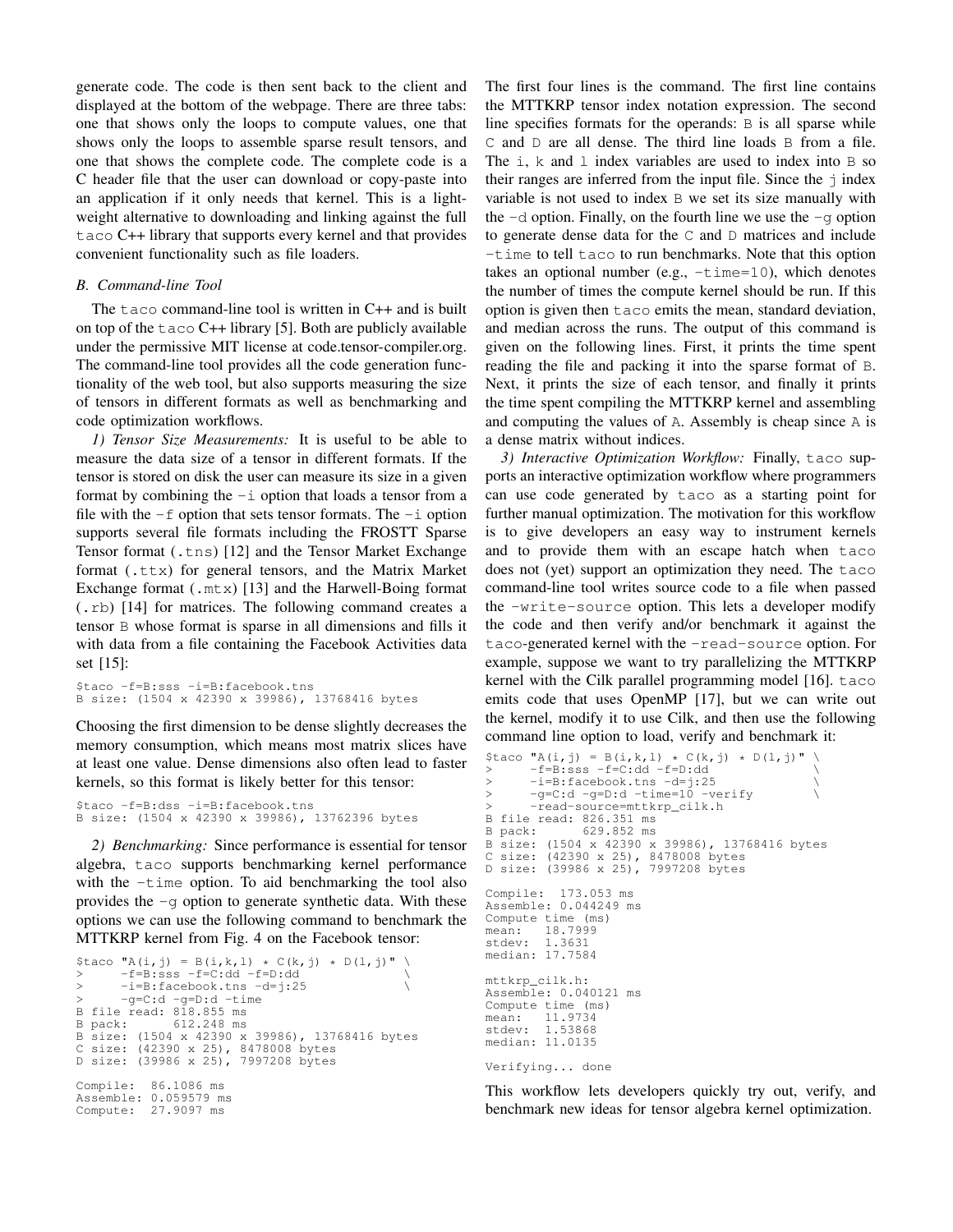TABLE I: Benchmark data collected with the taco command-line tool -time option. The benchmarks show the time in milliseconds to compute a matrix-vector multiplication with four matrices stored in four different formats. The matrices exemplify common sparsity structures. The table diagonal shows the importance of choosing formats to match the matrices.

|                    | Dense-Dense | Dense-Sparse | Sparse-Dense | Sparse-Sparse |
|--------------------|-------------|--------------|--------------|---------------|
| Dense Matrix       | 71.44       | 111.24       | 71.49        | 112.20        |
| Thermal Matrix     | 71.48       | 0.10         | 71.61        | 0.10          |
| Slicing Matrix     | 71.20       | 0.97         | 0.52         | 0.96          |
| Hypersparse Matrix | 71.27       | 0.04         | 0.36         | 0.03          |

TABLE II: Time in milliseconds to compute a tensor-vector multiplication using synthetic tensors with increasing numbers of randomly located zeros. The data shows that an all sparse tensor outperforms an all dense tensor on this operation when 15% of the values are zero.

|  |  | $\vert$ 0% 10% 20% 50% 64% 90% 99%                                                                 |  |
|--|--|----------------------------------------------------------------------------------------------------|--|
|  |  | Dense 20.65 20.65 20.65 20.65 20.65 20.65 20.65<br>Sparse 38.95 29.00 27.93 24.03 20.65 14.18 6.71 |  |

## *C. Summary of Evaluation*

We have evaluated the correctness of the taco tool suite with more than 300 unit tests. We have also run it on large data sets and compared the results to those produced by other popular libraries such as the Matlab Tensor Toolbox [18] and Eigen [19]. To further test the code generator we plan to develop a fuzz tester that generates tensor algebra expressions and runs them with operands in every combination of formats, comparing the results to each other. We also collect anonymized information from the web tool that we will use to learn about tensor algebra usage.

We have also evaluated the performance of the code produced by taco and found that it is competitive with hand-optimized kernels from libraries such as Eigen and SPLATT [20]. Furthermore, it is typically  $14-1600\times$  faster than the Matlab Tensor Toolbox, which is the most general prior system we found. For additional performance results, including a comparison of formats and plots showing when sparse formats are better than dense formats, see our paper on the Tensor Algebra Compiler theory and library [5].

Tables I and II shows performance results collected using the command-line tool. Table I shows matrix-vector multiplication performance for four matrices in four formats. The results demonstrate the importance of an approach that can generate code for many different formats; each matrix performs best when using a different storage format. Table II shows tensor-vector multiplication performance with synthetic matrices of increasing sparsity for sparse and dense formats (in all dimensions). This result demonstrates the importance of sparsity and that sparse formats make sense at about 15% sparsity for this operation.

## IV. DISCUSSION

To the best of our knowledge, taco is the first tool to generate code for such a large set of dense and sparse tensor index notation expressions. Library and application developers

can use taco to generate linear and tensor algebra kernels, freeing them from error prone kernel development.

We believe the existence of this tool opens up many exciting opportunities. With the ability to automatically generate code, programmers can quickly explore the space of tensor kernels and different formats. Furthermore, this process can now be automated using heuristics or an autotuner. Such automatic systems become much more powerful when they are no longer constrained to a limited set of kernels and formats, but can instead optimize across the set of all kernels and many formats.

The taco tools is publicly available under the MIT license and we are seeing increasing traffic. There are efforts underway to integrate taco with Julia [21] and TensorFlow [22] and in the future we plan to expand the code generator to support more formats. We also plan to support distributed code generation and accelerators, so that programmers are also relieved from porting kernels. We believe this requires support for new formats that lay out data to fit each accelerator architecture. Finally, another exciting direction for future work is to provide a scheduling language that lets users interactively control code optimization.

### V. RELATED WORK

There are many available libraries and frameworks for linear and tensor algebra. Most are written in the traditional way with hand-optimized kernel implementations. On one extreme is the ubiquitous BLAS dense linear algebra library, which consists of 142 functions that are mostly variants of a smaller set of kernels [23]. OSKI is a library that supports the Blocked Compressed Sparse Row format (BCSR)—a sparse format with dense inner blocks—and supports autotuning the block sizes for a few kernels [24]. Eigen is a modern and convenient C++ linear algebra header library that uses metaprogramming through C++ templates to optimize dense linear algebra operations [19].

Many dense and sparse tensor libraries have been developed in the last decade. Because tensor algebra results in an unbounded number of kernels for binary expressions and because compound kernels are often essential for performance, these libraries tend to use meta-programming techniques. The Tensor Contraction Engine is an early library for compound dense tensor expressions that relied on compiler techniques to produce a fused loops [25]. The Matlab Tensor Toolbox is an early library for sparse tensor algebra that supports many sparse expressions and is built on top of the sparse linear algebra in Matlab [18]. Finally, TensorFlow is a recent framework that provides many hand-written kernels for dense tensor